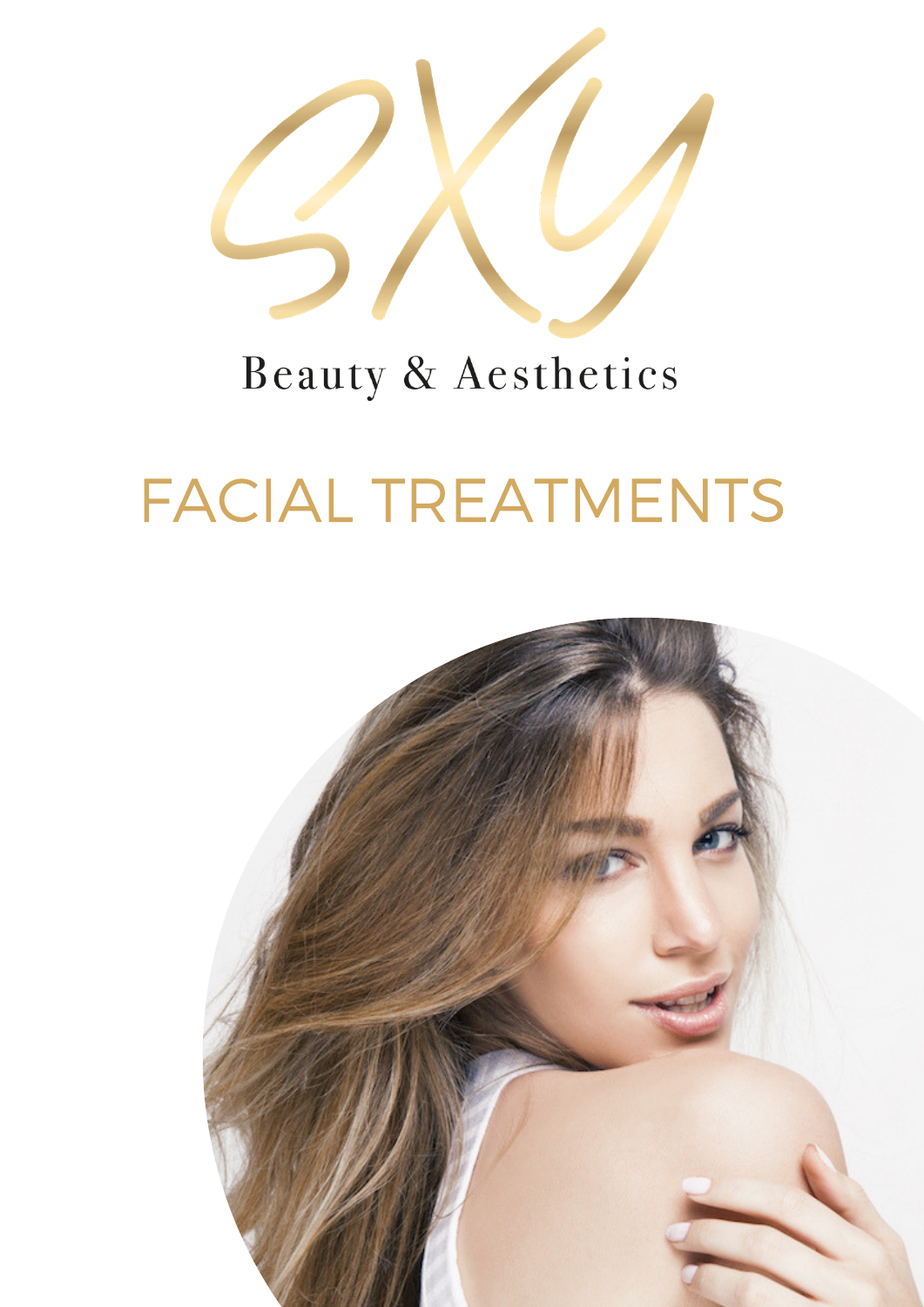# ALUMIERMD PROFESSIONAL TREATMENT OPTIONS

AlumierMD Professional Peels - the next generation of clinical exfoliation.

With a variety of peels, each with a unique complex of ingredients, your AlumierMD professional can customise your program of treatments to target your specific skin concerns whether it be aging, pigmentation or acne. This unique experience includes an exfoliating peel treatment, brightening enhancement followed by prescriptive targets serums with reveal a more radiant, soft and luminous skin.

GLOW PEEL (INCLUDING ENZYME AND VITAMIN A) A BRIGHTENING RESURFACING TREATMENT THAT IMPROVES THE SIGNS OF AGING AND HYPERPIGMENTATION.

This revolutionary treatment is the ultimate in clinical exfoliation and you will experience a degree of skin shedding for the following few days and it is essential you follow the post treatment procedure. (Dry, Normal, Oily, Dehydrated, Acne, Hyperpigmentation & Ageing) Glow Peel combines lactic acid, salicylic acid and resorcinol, creating a multipurpose resurfacing solution effective in minimizing the appearance of fine lines, wrinkles and hyperpigmentation issues like age spots, discolouration and uneven skin tone. This formula exfoliates dead skin cells and stimulates cell renewal.

To suit individual needs, Glow Peel can be customized by strength by numbers of layers. £150 face £225 for face neck and décolleté book a course of 3 for treatments for £575.00 saving £100. If you are booking a course of treatment you would need to allow 4 weeks in between.



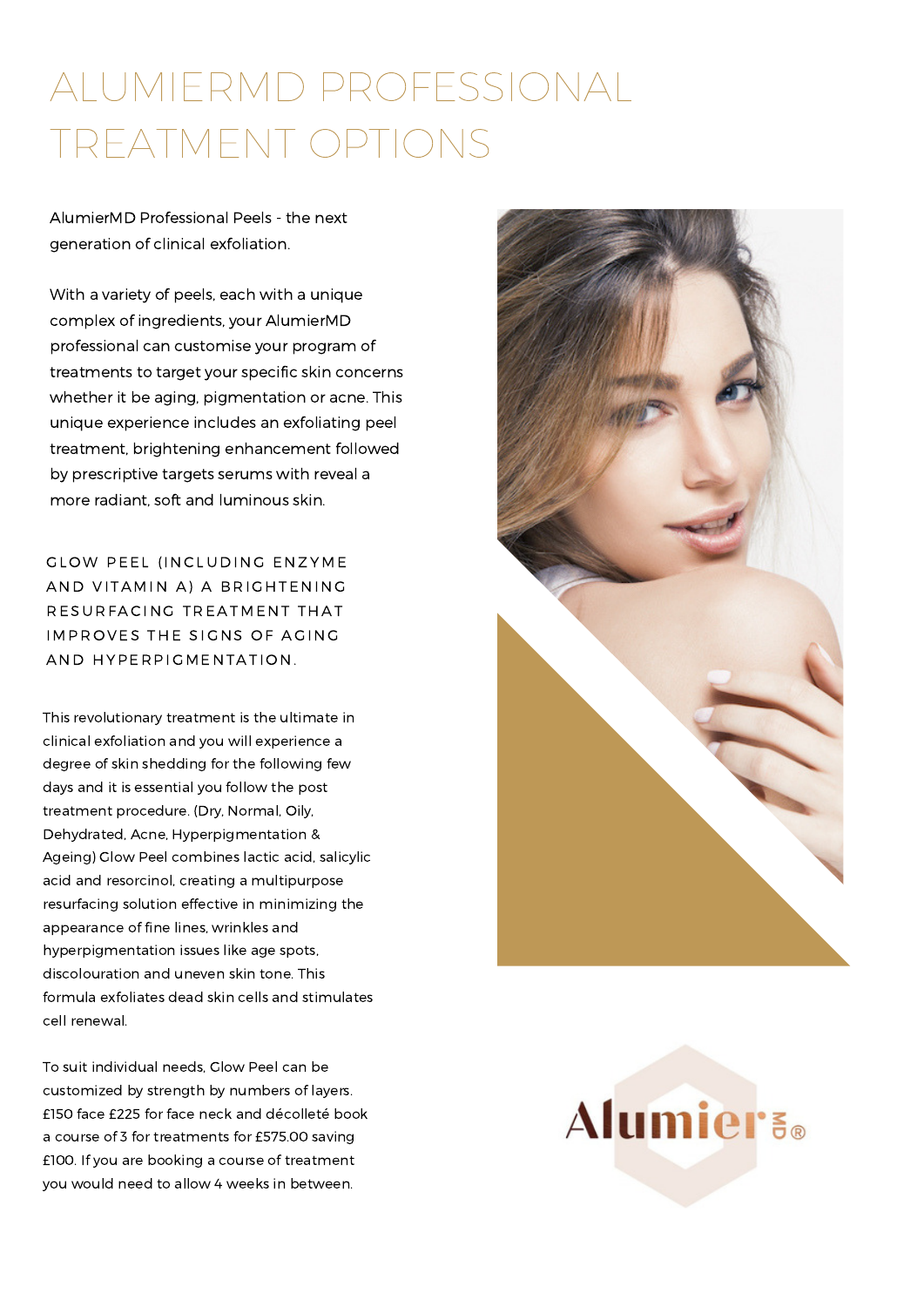### RADIANT PEEL TREATMENT IDEAL FOR PIGMENTATION/SUN DAMAGE AND AGE SPOTS

Visibly reducing discoloration in the skin from sun damage, hormonal pigmentation and post inflammatory. This treatment Includes enzyme treatment, chemical peel and retinol boost to reveal a lighter brighter more even skin tone.

### £75

ADD-ON: Anti-ageing Eye Treatment for an additional £10 Gel pads containing high dose of amino acids, help strengthen and reduce fine lines, puffiness and great for hydration.

ADD-ON: LED Light Therapy for an additional £25 for 30 mins

Improves circulation in the dermis, improves oxygenation of the skin and increases production of collagen and elastin to soothe sun damaged or inflamed skin.

# DETOX CLEAR TREATMENT - AN ACNE PEEL TREATMENT IDEAL FOR CONGESTED SKINS, TREATMENT INCLUDES EXTRACTIONS AND LED LIGHT THERAPY.

Detox Clear contains salicylic acid and lactic acid for excellent pore penetration and exfoliation. Salicylic acid penetrates the pore and exfoliates dead skin cells and excess sebum. Lactic acid exfoliates dead skin cells and hydrates. Eucalyptus provides strong astringent properties. Together, they work to smooth skin, minimise pore size, reduce acne and prevent new breakouts from forming.

We would highly recommend a course of 6-8 treatments 2 weeks apart and specific homecare Course of 6 £510 and 1 free treatment saving £85 .

(A 20% discount is available for students when a course of treatment is booked)

ADD-ON: Anti-ageing Eye Treatment for an additional £10 Gel pads containing high dose of amino acids, help strengthen and reduce fine lines, puffiness and great for hydration.

ADD-ON: LED Light Therapy for an additional £25 for 30 mins Improves circulation in the dermis, improves oxygenation of the skin and increases production of collagen and elastin to soothe sun damaged or inflamed skin.

### A LUMIERMD LUXURY FACIAL

The AlumierMD Luxury Facial is a unique experience that combines relaxation with high performing active ingredients to address your skin concerns. Get ready to relax and let go as you receive the ultimate in customisation and relaxation. This treatment includes a facial massage, lymphatic drainage and pressure point massage that will help release toxins in the skin and soothe pain while relaxing the body and mind. As your highly trained AlumierMD skin care professional I will customise your treatment, which will leave you looking incredibly radiant and feeling refreshed and balanced.

#### 60 min £75

ADD-ON: Anti-ageing Eye Treatment for an additional £10 Gel pads containing high dose of amino acids, help strengthen and reduce fine lines, puffiness and great for hydration.

ADD-ON: LED Light Therapy for an additional £25 for 30 mins Improves circulation in the dermis, improves oxygenation of the skin and increases production of collagen and elastin to soothe sun damaged or inflamed skin.

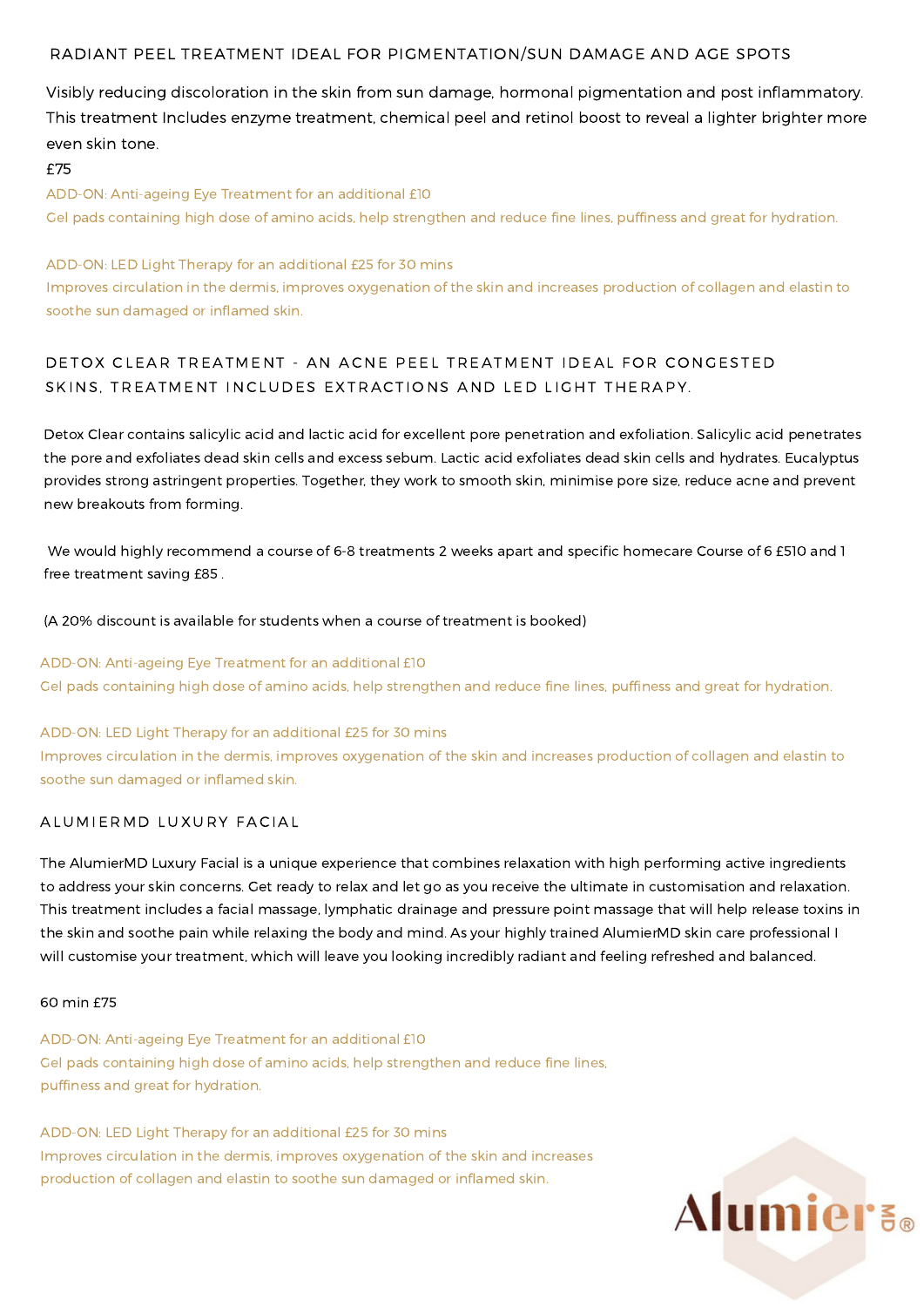# AGE REVERSAL LIFTING AND FIRMING PEEL TREATMENT INCLUDING RADIO **FREQUENCY**

An amazing treatment that can help lift and firm, visibly reducing the signs of aging by stimulating the production of collagen and elastin to improve the effects of age-related imperfections on mature skin. £150

ADD-ON: Anti-ageing Eye Treatment for an additional £10 Gel pads containing high dose of amino acids, help strengthen and reduce fine lines, puffiness and great for hydration.

ADD-ON: LED Light Therapy for an additional £25 for 30 mins Improves circulation in the dermis, improves oxygenation of the skin and increases production of collagen and elastin to soothe sun damaged or inflamed skin.

# ALUMIERMD DEEP MOISTURISING TREATMENT

An ideal hydrating treatment for sun exposed/dehydrated skin. This Deep Moisturising Treatment is an intensely hydrating and nourishing option that infuses antioxidants and moisture binding ingredients resulting in plump, soft skin and a dewy complexion. This customised treatment also includes the application of targeted treatment serums to address your individual skin concerns to provide the optimal result.

### 30 mins £39

ADD-ON: Anti-ageing Eye Treatment for an additional £10 Gel pads containing high dose of amino acids, help strengthen and reduce fine lines, puffiness and great for hydration.

ADD-ON: LED Light Therapy for an additional £25 for 30 mins Improves circulation in the dermis, improves oxygenation of the skin and increases production of collagen and elastin to soothe sun damaged or inflamed skin.

# A LUMIERMD ENZYME EXPRESS FACIAL

The AlumierMD Enzyme Facial is the best choice for those who need a deep cleanse but do not have a lot of time. It combines high performing active ingredients with a thorough deep cleanse to address your skin concerns. This experience includes a lymphatic drainage massage that will help release toxins in the skin while relaxing the body and mind. As your highly trained AlumierMD skin care professional, I will customise your treatment, which will leave you looking incredibly radiant and feeling refreshed and balanced. 30 mins £39

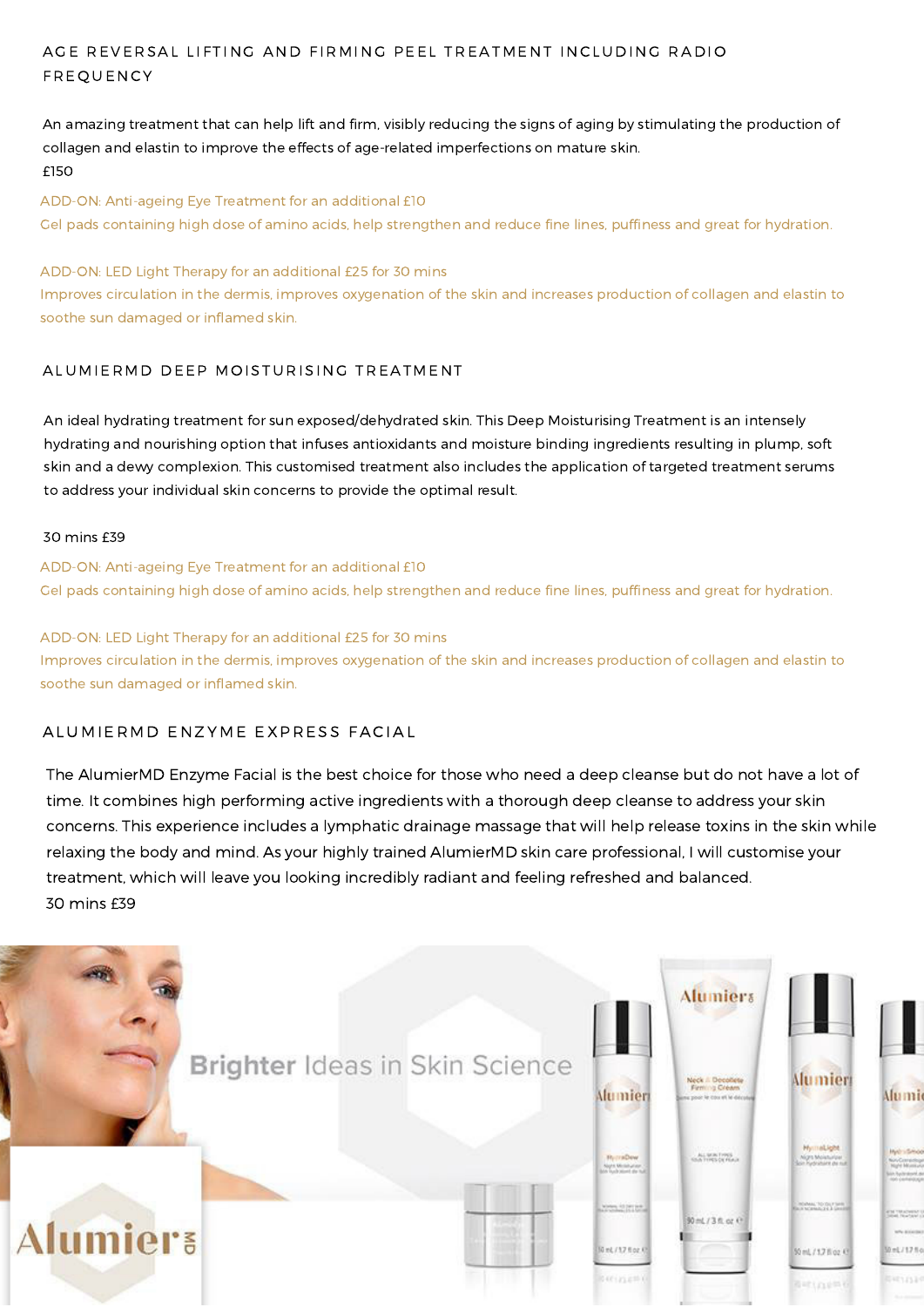# OTHER FACIAL TREATMENTS

### SKIN ASSESSMENT

In-depth skin assessment and personal treatment plan to help improve your skin. £35

#### MINI FACIAL & FACE MASK

IRefresh & hydrate the skin with a tailored facial treatment from one of our Cosmeceutical skin care ranges, ideal for clients who are short of time! £35

#### BESPOKE FACIAL

A fabulous treatment to combat the signs of ageing and stimulate collagen, using a mixture of advanced skincare and medical microdermabrasion combined with LED light therapy. £95

### SIGNATURE FACIAL

Vitamin C, glycolic acid and gentle but highly effective enzymes speed up cellular turnover to brighten, tighten and lighten your skin. £65

### MICRODERMABRASION

Microdermabrasion improves the condition of the skin's surface, combining deep exfoliation and vacuum to stimulate collagen production helping to target ageing skin, stretch marks, pigmentation, cellulite, dry and dehydrated skin and acne scarring.

Hands £40 Full Face £60 Face & Neck £70 Back or Chest £70